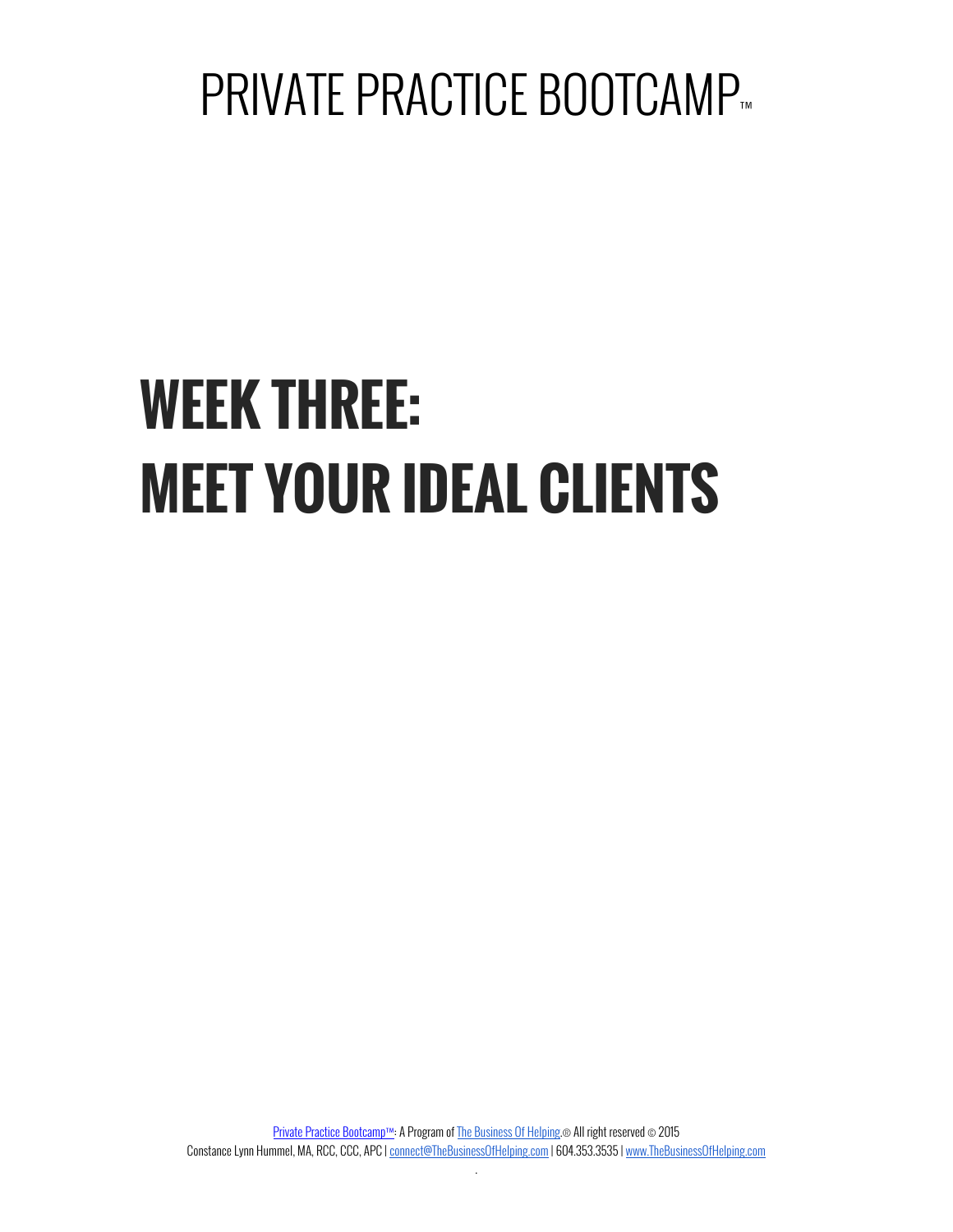#### **PRIVATE PRACTICE BOOTCAMP™ NEED TO NICHE**

What specific concerns could you work with for general populations?

What specific population could you work with their general concerns?

Is there a cross-section between these two groups? If so, describe it below:

What specific trainings do you have / could you to get to add additional specialization for you?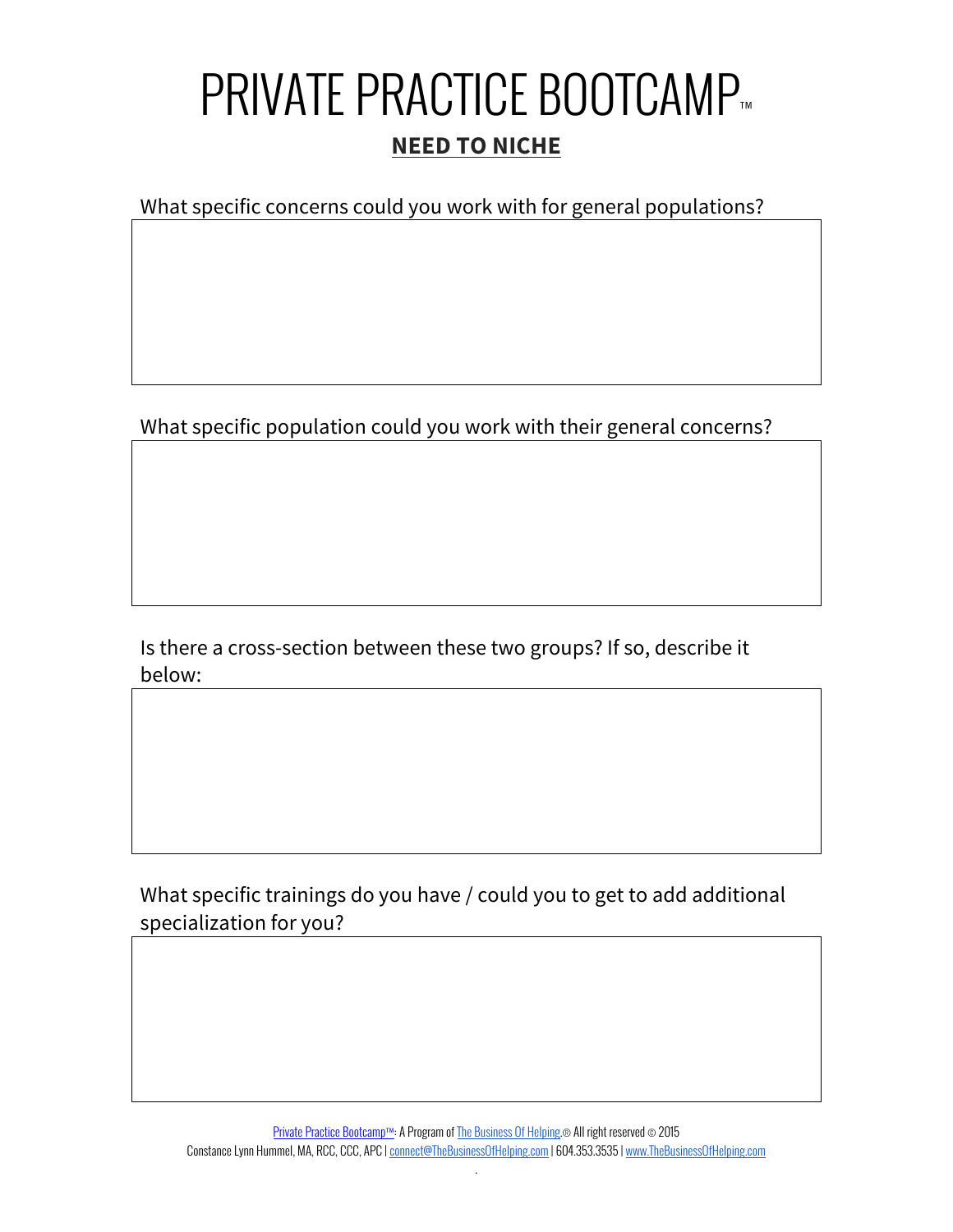#### **X-FACTOR**

Pick five of your FAVOURITE current or past clients (if not seeing clients, consider some of your favorite people). Write out a list for each of them describing their characteristics, personalities, lifestyles, concerns, etc. Notice if any themes start to arise.

| 1) |  |  |  |
|----|--|--|--|
| 2) |  |  |  |
| 3) |  |  |  |
| 4) |  |  |  |
| 5) |  |  |  |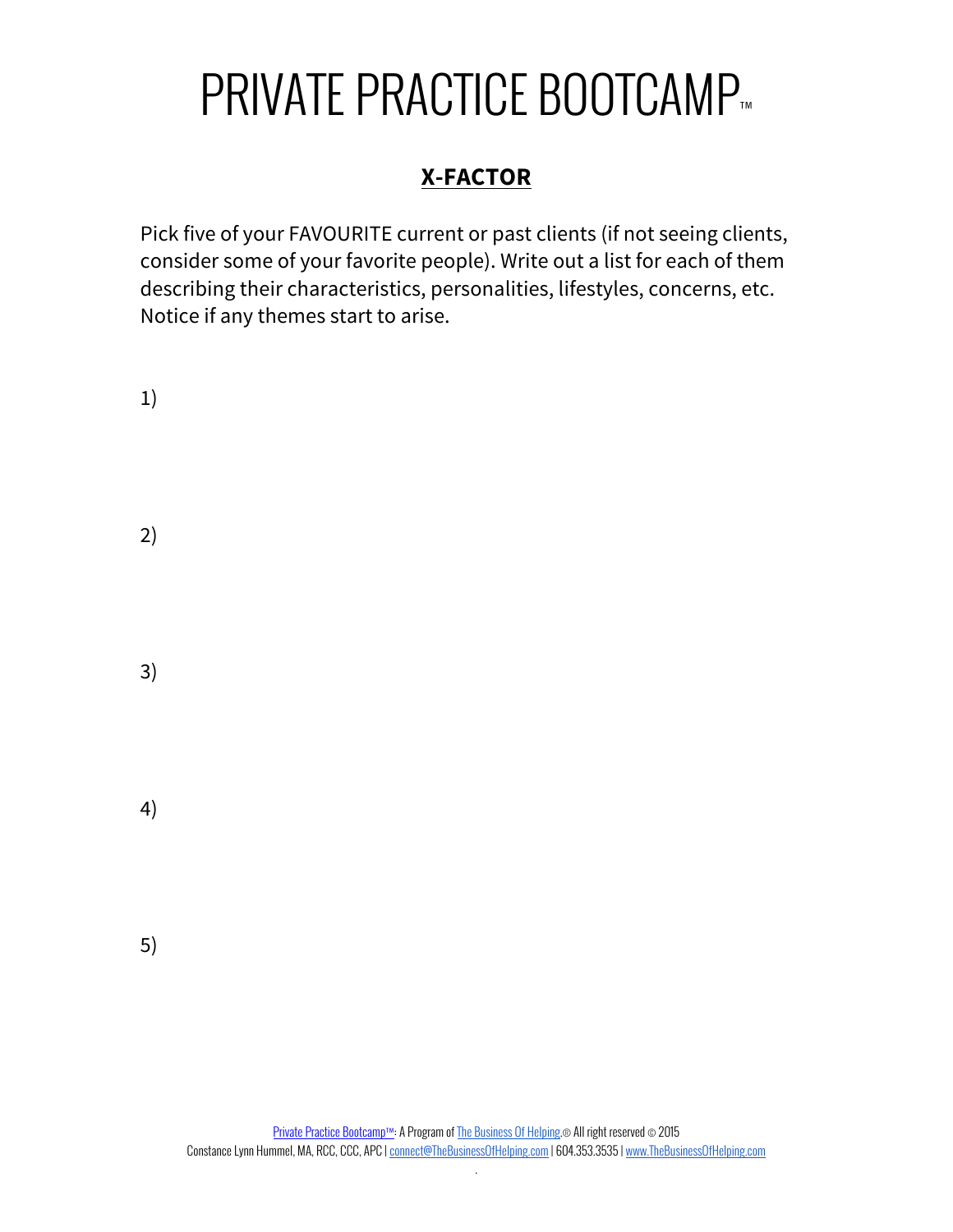#### **IDEAL CLIENT PROFILE**

- What is their age?
- What is their gender?
- What is their sexual orientation?
- What is their relationship status?
- What is their preferred partnership style? (monogamous, open, poly)
- What is their family background?
- What is their Socioeconomic Status?
- What is their income level?
- What is their health status? Any medical conditions?
- What are they struggling with in their day-to-day?
- Do they have a mental health diagnosis?
- Who do they do for work?/ Do they work?
- What is their cultural background?
- What language/s do they speak?
- What is their educational background?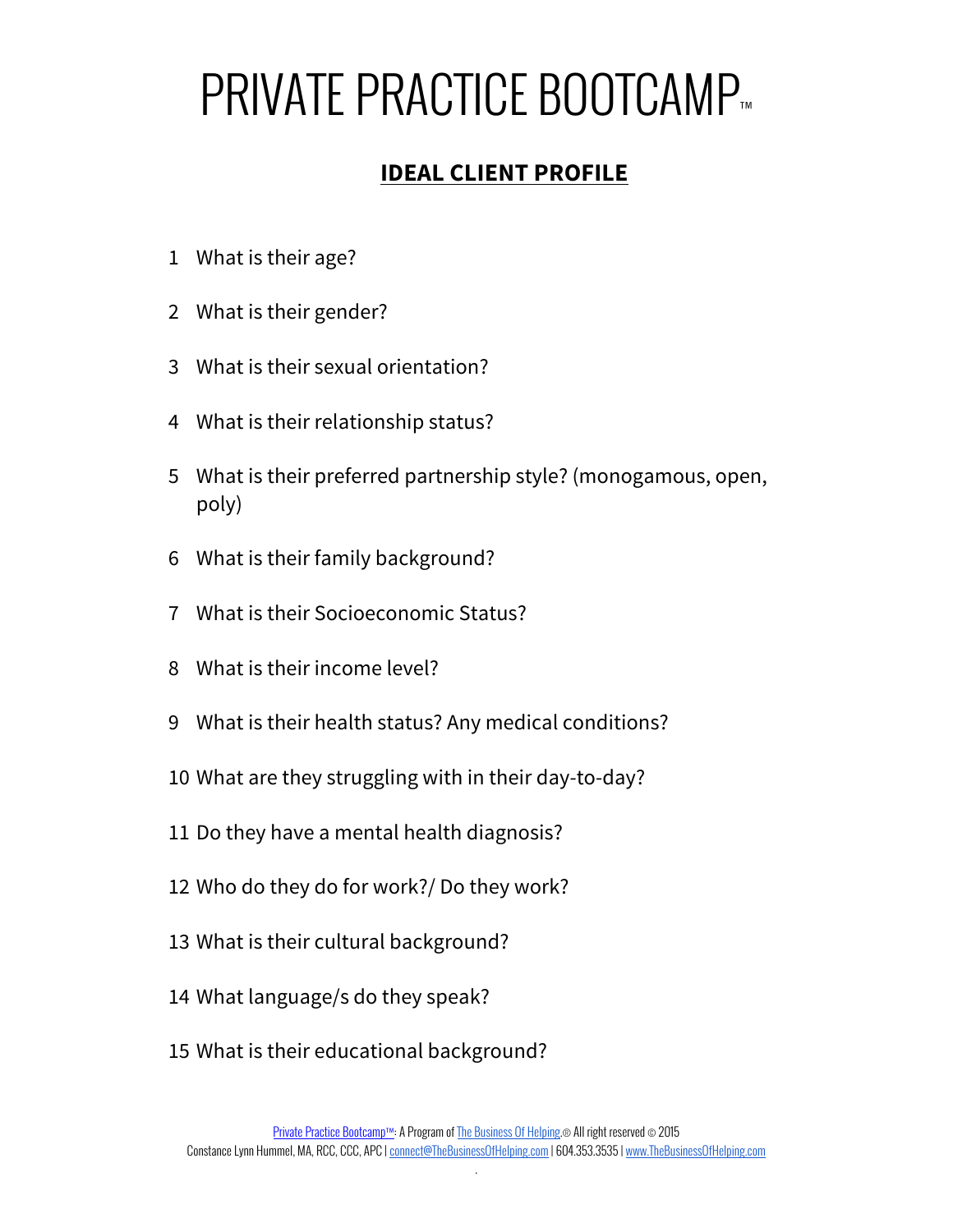- What is their reading level?
- Where do they live and work?
- Do they have children?
- How old are their children?
- Do their children live at home?
- What sort of place do they live in?
- Where do they live?
- How do they get around? (mode of transportation)
- What their comfort level with technology?
- How do they take in information from the world? (online, print media, personal interactions)
- What films and books do they like?
- What are they passionate about?
- Do they have a religious or spiritual beliefs?
- Who are their social supports?
- Who do they already trust to provide services to them?
- What other practitioners are they seeing?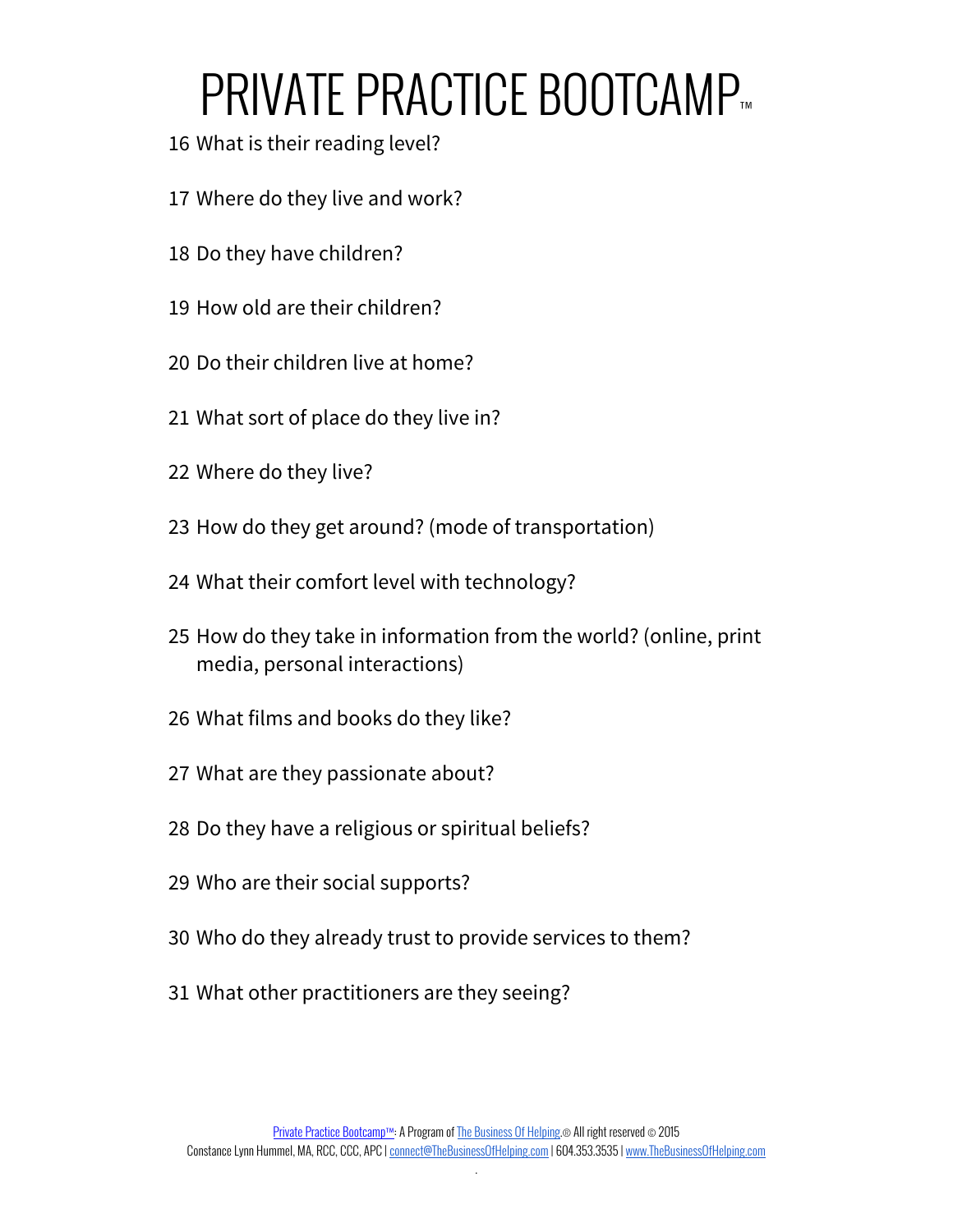- 32 Who do they trust to give them advice?
- 33 What do they do in their spare time?
- 34 What keeps them awake at night?

Most important question of all:

35. How does your client view change, healing and personal growth?

Any other information about your ideal client that you feel is important: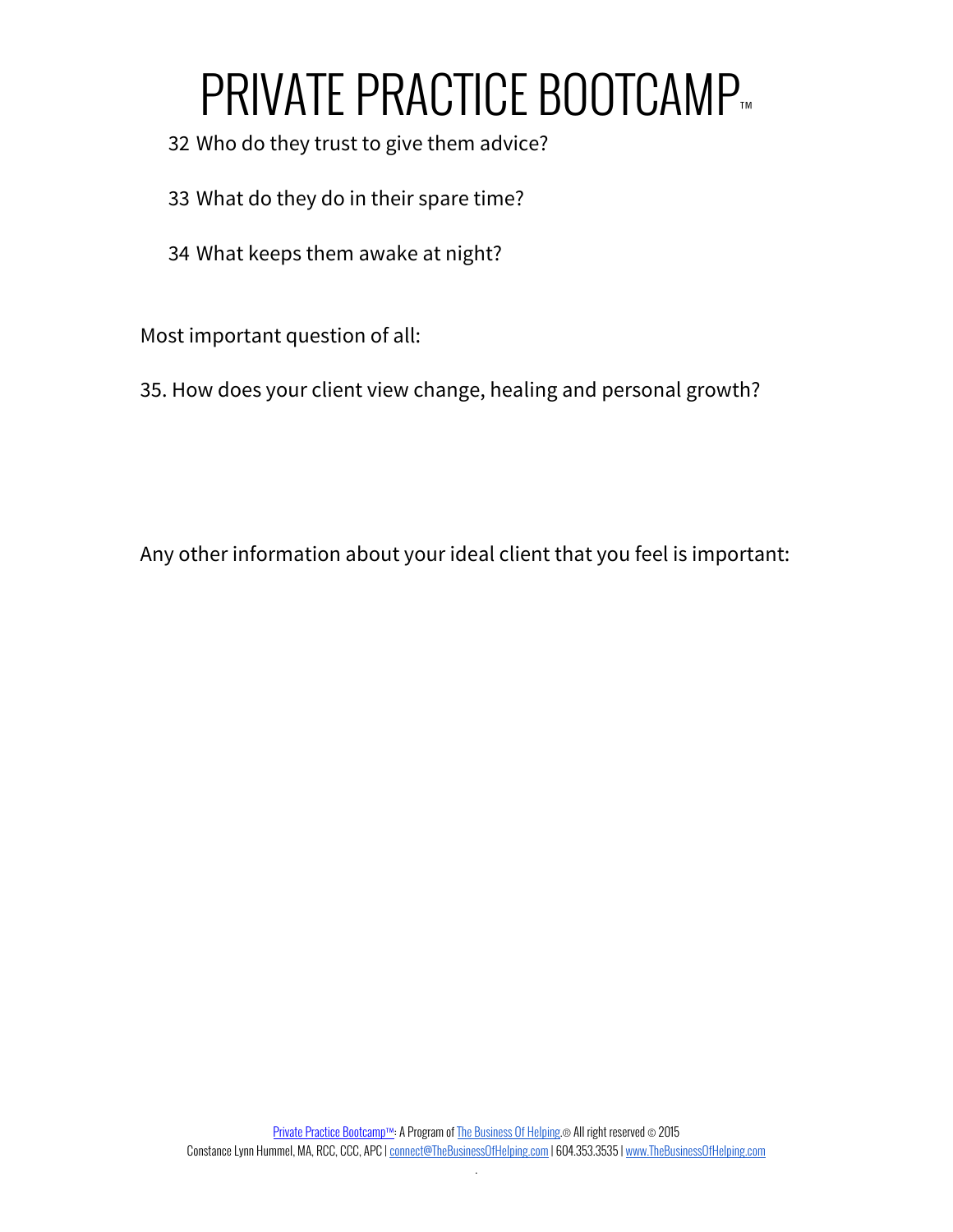#### **A DAY IN THE LIFE OF MY IDEAL CLIENT**

Imagine a typical day in the life of your ideal client and walk yourself through every aspect. Outline their day below.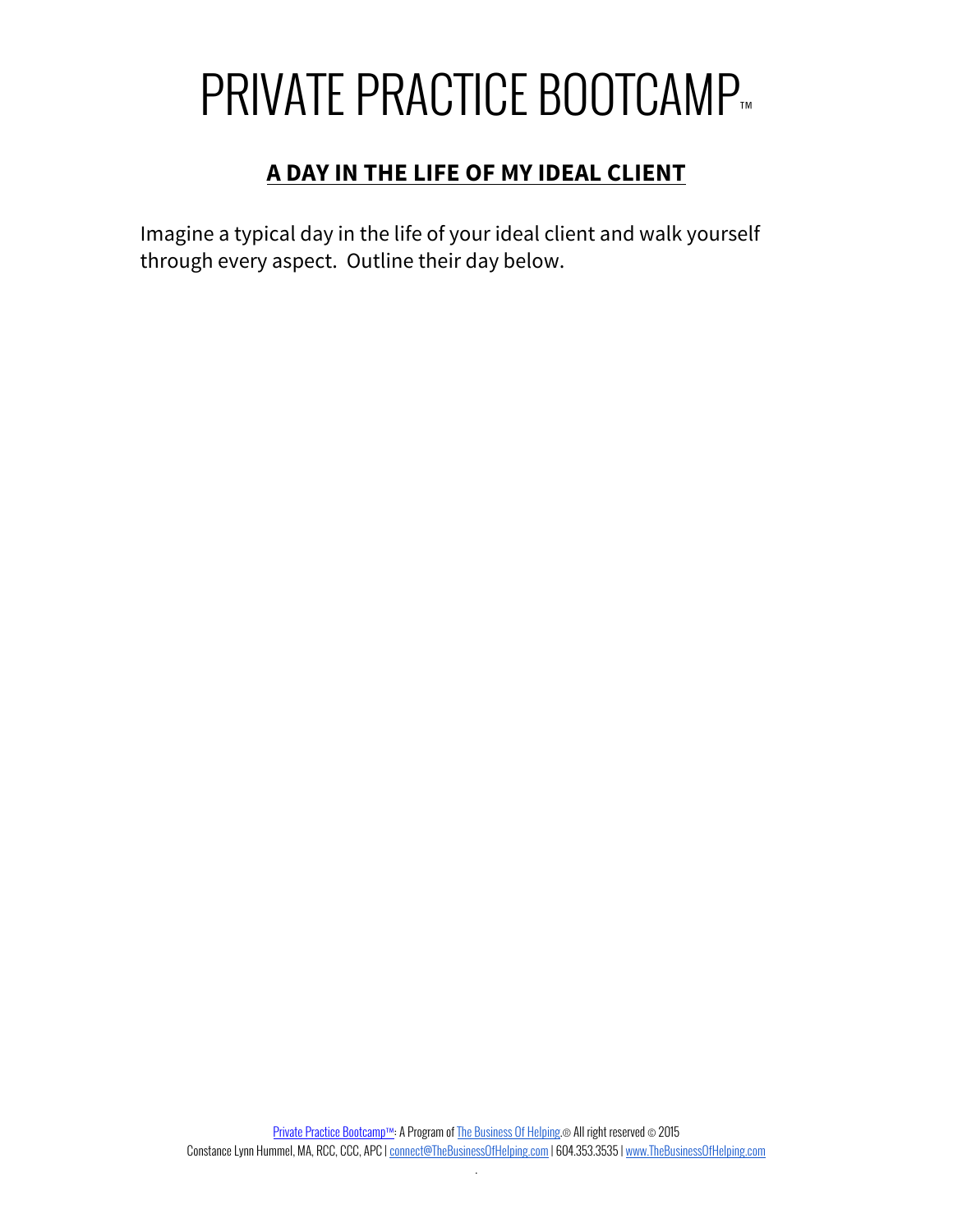#### **PRIVATE PRACTICE BOOTCAMP™ CLIENT PAIN POINTS**

Your client's concerns / issues in your own words:

Your client's "problem" in their eyes and in their own words?

How is your ideal client already is attempting to solve the problem or resolve their concern?

How does your client experience the negative impact of their struggles in their day-to-day lives?